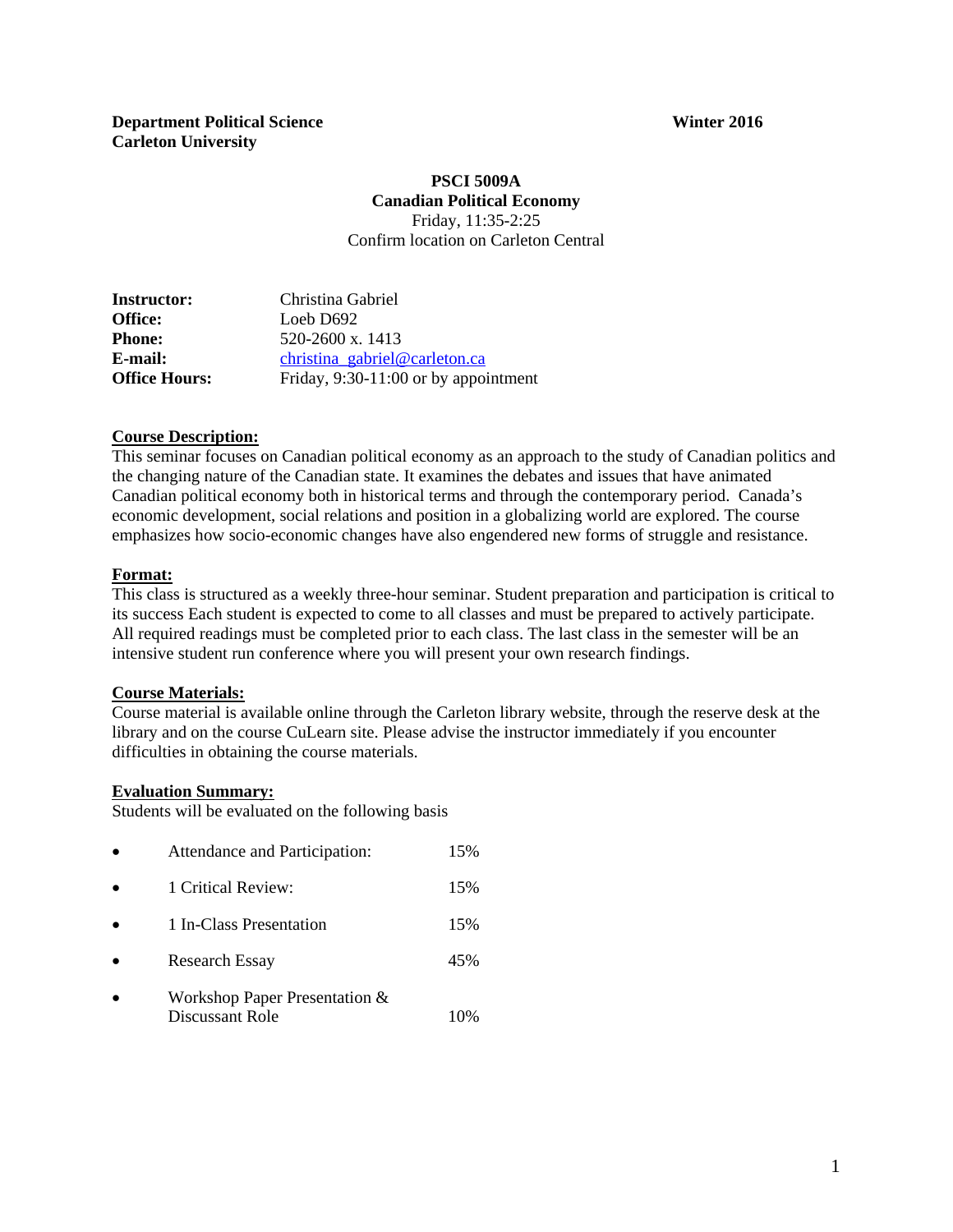# **Description:**

## *One Critical Review\* 15%*

Students will be required to write one critical review based on one week's readings. Each review should be 8-10 pages long. You cannot write a critical review on the same topic as your in-class presentation.

## *In-Class Presentation of Required Reading: 15%*

During each class one or two students will lead the seminar discussion. In addition to the formal oral presentation students will prepare discussion questions in advance of the class. These questions must be circulated one week in advance of the presentation date. Presenters are required to submit a 3-page summary of their presentation in class.

## *Research Essay\* 45%*

Students will submit a research paper of 15-20 double-spaced pages. Due Date: **April 15 .** (Topics must be submitted to the instructor by **February 12** via email. See details on page 9).

## *Paper Presentation at Student Conference: 10%*

Students will present their research paper at a mini student conference scheduled at the end of term**.**  Additionally, each student will be responsible for discussing one of their colleague's presentations.

## *Attendance & Participation: 15%*

Students will be evaluated on the basis of their active, informed and thoughtful participation in class discussions. Attendance will be taken.

## **STUDENTS MUST COMPLETE ALL COURSE REQUIREMENTS IN ORDER TO OBTAIN A FINAL GRADE**

#### **\*Policies on Assignments:**

All assignments in this course must be 12 pt font, double-spaced and have standard one-inch margins. They must include appropriate citations and bibliography. The University takes instructional offences (including plagiarism) very seriously. Please make sure that you are familiar with the regulations regarding instructional offences, which are outlined in the Calendar.

Assignments are due at the beginning of class on the date specified. They should be submitted directly to the Professor in class. If this is not possible use the Political Science Drop Box located on the sixth floor of the Loeb Building. The Drop Box is emptied daily at 4:00 p.m. Papers received after this time will be date stamped the following working day.

Please do not submit papers to the staff in the Political Science Office or anyone else in the office. Late papers without a date stamp will be assessed a penalty based on the date the Professor actually receives the paper. Do not slip assignments under my office door, post them on my office door or place them it in my mailbox. Do not submit assignments by e-mail or fax. It is the student's responsibility to ensure that the Professor receives papers and it is the student's responsibility to collect the graded paper in a timely fashion. Students should make a copy of all of their assignments before submitting them and are advised to keep all notes and drafts of work until after the final grade has been assigned and awarded.

## *\*\* Late Penalties*

Assignments are due on the dates specified in the course outline. Late papers will be subject to a penalty of **5%** a day not including weekends. Assignments will not be accepted two weeks after the due date. No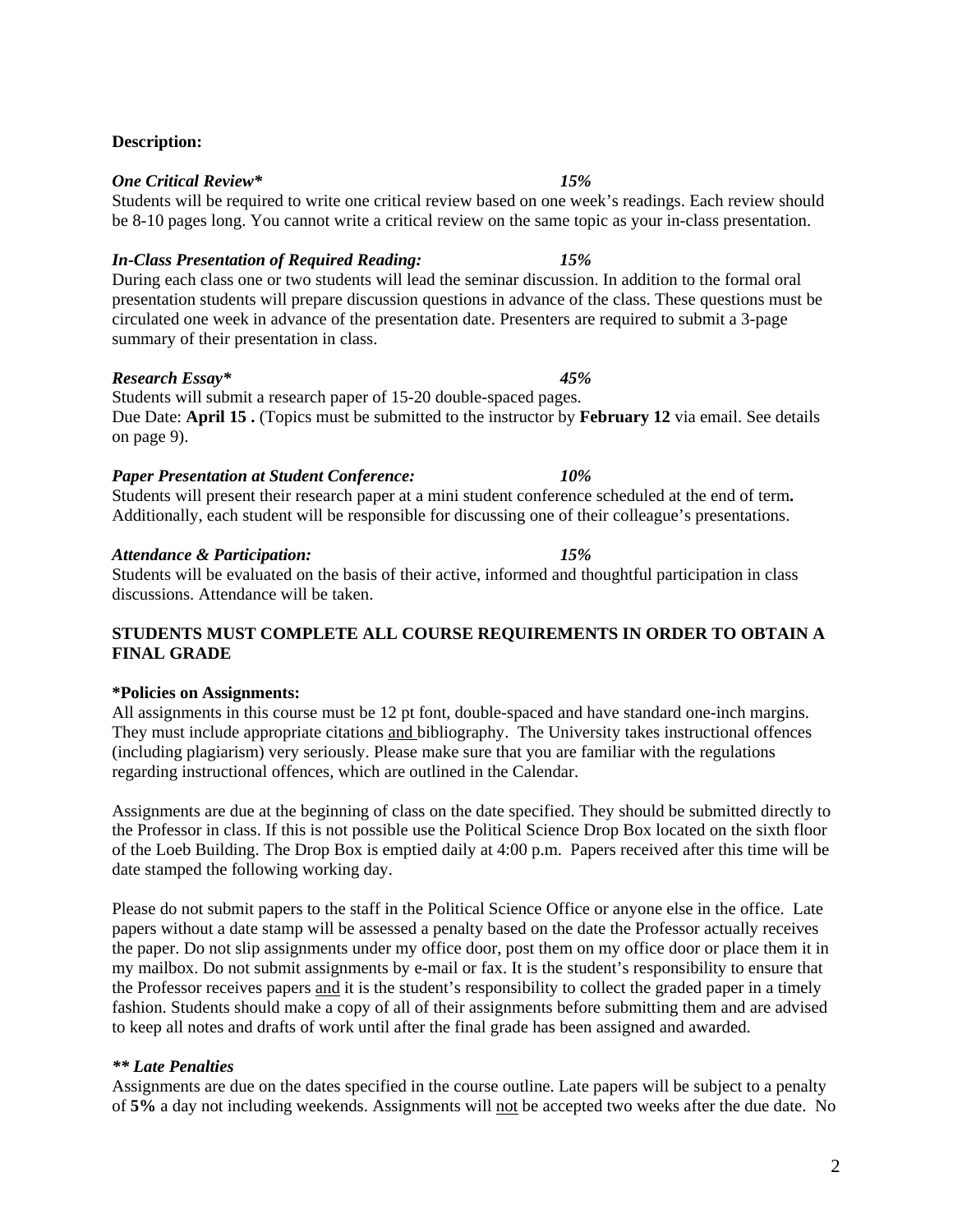retroactive extensions will be permitted. Do not ask for an extension on the due date of the assignment. Exceptions will be made only in those cases of special circumstances, (e.g. illness, bereavement) and where the student has verifiable documentation. If you anticipate a problem with one of the above deadlines please approach me as soon as you can in advance of the assignment.

## **Office Hours and E-mail Policy**

E-mail will be answered within two business days. Please use e-mail only to set up appointments outside of regularly scheduled office hours and/or to pose brief procedural or information related questions.

Do not submit any class assignments by e-mail.

## **Schedule of Classes**

## **Jan. 8 Introduction to Course**

- Introductions
- Overview of course themes
- Review of course outline and requirements
- Indicate preferences for presentations

## **Jan. 15 Thinking About Canadian Political Economy**

- Isabella Bakker. 2007. "Social Reproduction and the Constitution of a Gendered Political Economy" *New Political Economy* 12:4 pp. 541-556.
- Wally Clement. 2015. "Locating the New Canadian Political Economy" for *Change and Continuity: Rethinking the New Canadian Political Economy*, edited by Mark Thomas, Leah Vosko and Carlo Fanelli, Montreal: McGill-Queen's University Press (forthcoming 2016)
- Chris Hurl and Benjamin Christensen. 2015. "Building the New Canadian Political Economy". In *Studies in Political Economy* 96. Autumn 2015 pp. 167-193.
- Peter Graefe. 2007. "Political Economy and Canadian Public Policy." In Michael Orsini and Miriam Smith, eds. *Critical Policy Studies*. Vancouver: UBC Press, pp. 19-49.

## **Jan. 22 A 'Staple' Economy**

- Daniel Drache. 1991. "Celebrating Innis: The Man, the Legacy, and Our Future." In *Staples, Markets and Cultural Change.* Editor Daniel Drache. Don Mills: Oxford University Press pp. xiii-li.
- Jim Stanford. 2008. "Staples, Deindustrialization and Foreign Investment: Canada's Economic Journey Back to the Future". In *Studies in Political Economy* 87 pp. 143-172.
- Mel Watkins. 1963. "A Staples Theory of Economic Growth" *Canadian Journal of Economic and Political Science.* 29:2

#### Also read the following short commentaries from: Jim Standford, ed. 2014 *The Staple Theory @ 50. Reflections on the Lasting Significance of Mel Watkins' A Staple Theory of Economic Growth*. Ottawa: **CCPA**

[https://www.policyalternatives.ca/sites/default/files/uploads/publications/National%20Office/2014/03/St aple Theory at 50.pdf]

- Thomas Gunton "Staple Theory and the New Staple Boom" pp. 43-52
- Jim Stanford "Why Linkages Matter" pp.65-71
- Marjorie Cohen "Staples Theory: Its Gendered Nature" pp.91-97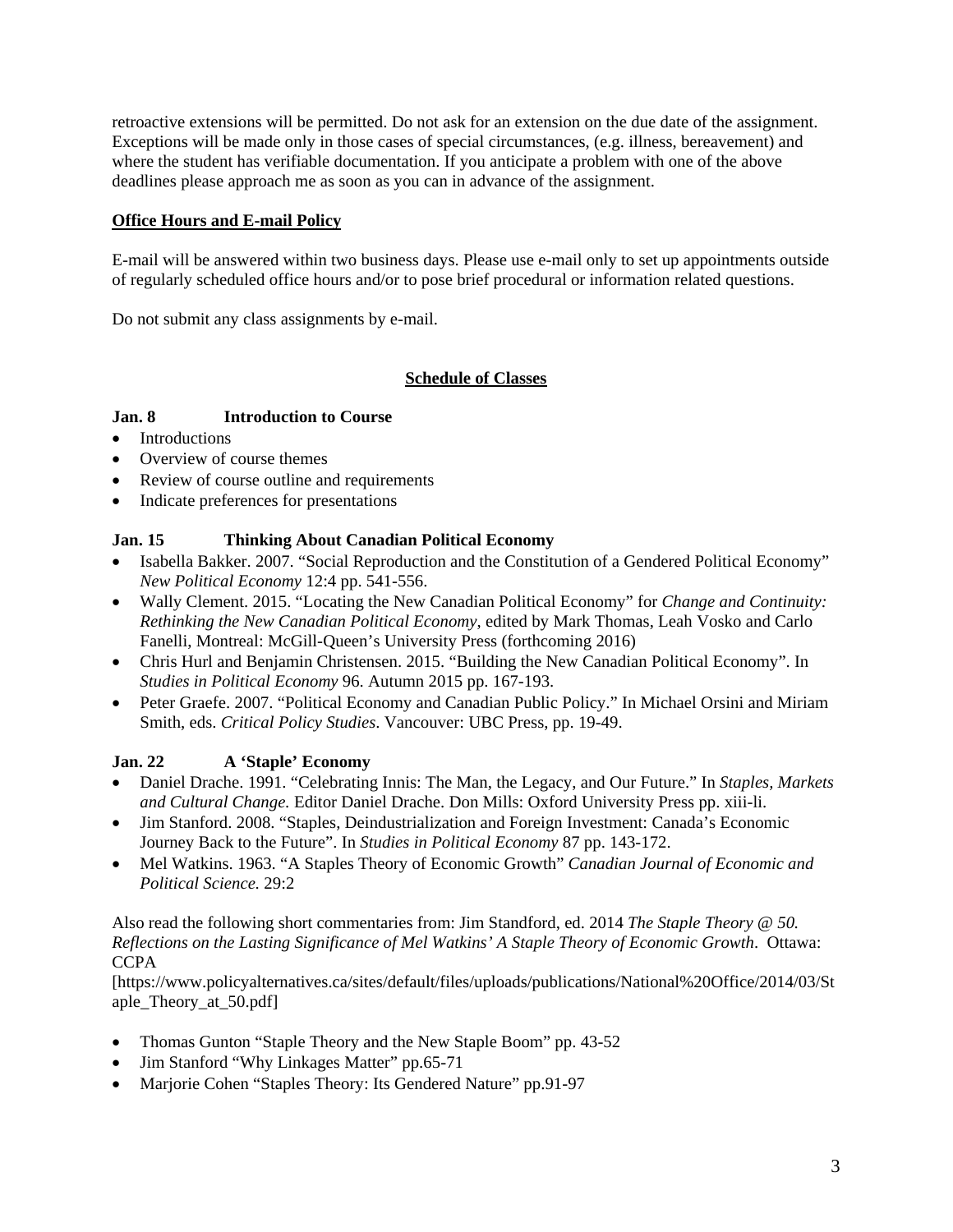## **January 29 Positioning the Canadian State**

- G. Albo and J. Jenson. 1997. "Remapping Canada: The State in an Era of Globalization" In Understanding Canada: Building on the New Canadian Political Economy. Editor Wallace Clement. Montreal: McGill-Queens University Press pp. 215-239.
- Stephen Clarkson. 2001. "The Multilevel State: Canada in the Semi-Periphery of Both Continentalism and Globalization". *Review of International Political Economy* 8:3 pp. 501-527
- J. Klassen. 2009. "Canada and the New Imperialism: The Economics of a Secondary Power". *Studies in Political Economy* 83 pp. 163-190
- Stephen McBride and Heather Whiteside. 2011. "Chapter 4 The Neoliberal State". In *Private Affluence, Public Austerity.* Halifax: Fernwood pp. 52-79

# **February 5 Feminist Political Economy**

- Joanna Brenner. 2014. "21st Century Socialist Feminism" *Socialist Studies* 10 (1).
- Linda Carty. 2014. "A Genealogy of Marxist Feminism in Canada". *Studies in Political Economy* 94 pp. 177-184
- Gillian Creese and Daiva Stasiulis. 1996. "Introduction: Intersections of Gender, Race, Class and Sexuality". In *Studies in Political Economy* 51
- Meg Luxton. 2014. "Marxist Feminism and Anticapitalism. Reclaiming Our History. Reanimating our Politics. In *Studies in Political Economy* 94 pp. 137-160

# **February 12 Legacies of Colonialism**

- Adam Barker. 2015. "'A Direct Act of Resurgence. A Direct Act of Sovereignty: Reflections on Idle No More, Indigenous Activism, and Canadian Settler Colonialism". *Globalizations* 12.1 pp.43-65.
- Aziz Choudry. 2010. "Commentary: What's Left? Canada's 'Global Justice' Movement and Colonial Amnesia" *Race and Class* 52:1 pp. 97-102
- Alfred Taiaiake and Jeff Corntassel. 2005. "Being Indigenous: Resurgences Against Contemporary Colonialism." *Government and Opposition.* 40:4 pp. 597-614.
- Radha Jhappan. 2008. "The New World. Legacies of European Colonization in North America". In *Politics of North America. Redefining Continental Relations*. Yasmeen Abu-Laban et. Al. eds. Peterborough: Broadview Press pp. 27-50.
- Bonita Lawrence. 2003. "Gender, Race and the Regulation of Native Identity in Canada and the United States: An Overview". *Hypatia* 18:2 pp. 3-31
- Fiona MacDonald. "Indigenous Peoples and Neoliberal 'Privatization' in Canada: Opportunities, Cautions and Constraints". *Canadian Journal of Political Science* 44:2 pp. 257-274

## **February 19**

No Class Reading Week

## **February 26** Neoliberalism and Austerity

- Donna Baines. 2014. "What's New About the New Austerity? Care work in the Nonprofits." In *Orchestrating Austerity: Impacts and Resistance*. Editors Donna Baines and Stephen McBride. Halifax: Fernwood, pp.186–197.
- Linda Briskin. 2014. "Austerity, Union Policy and Gender Equality Bargaining". *Transfer* 20:1 pp. 115-133.
- Eric Pineault. 2014. "Neoliberalism and Austerity as Class Struggle". In *Orchestrating Austerity: Impacts and Resistance*. Editors Donna Baines and Stephen McBride. Halifax: Fernwood.
- Ann Porter. 2014. "Austerity, Social Program Restructuring and the Erosion of Democracy: Examining the 2012 EI Reforms". *Canadian Review of Social Policy* 71 pp. 21-52.
- Mark Thomas and Steven Tuffs. 2015. "Austerity, Right Populism and the Crisis of Labour in Canada." *Antipode* [doi: 10.1111/anti.12162]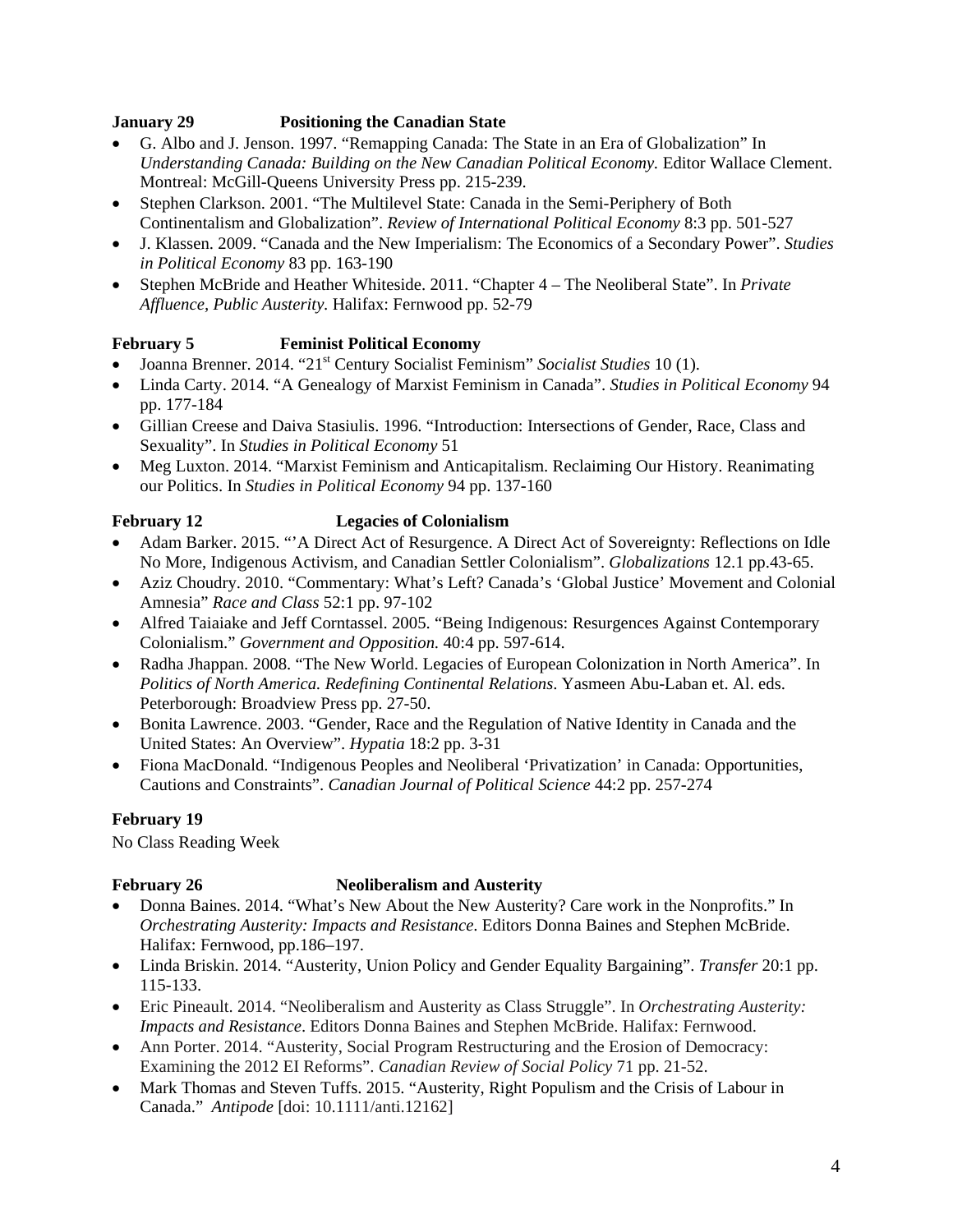## **March 4 Resource Economy**

- Emilie Cameron. 2011. "Copper Stories: Imaginative Geographies and Material Orderings of the Central Canadian Arctic." In *Rethinking the Great White North: Race, Nature and the Historical Geographies of Whiteness in Canada.* Editors Andrew Baldwin, Laura Cameron, Audrey Kobayashi. Vancouver, BC: University of British Columbia Press. pp. 169-190.
- Travis Fast. 2014. "Neoliberal Extraction in Canada". In *Studies in Political Economy* 94. Autumn 2014
- Todd Gordon and J. R. Webber. 2008. "Canadian Mining Companies in Latin America" *Third World Quarterly* 29:1 pp. 63-87.
- Rebecca Hall. 2013. "Diamond Mining in Canada's North West Territories". *Antipode* (March) 45:2 pp. 376-393.

# **March 11 Social Reproduction and Care Labour**

- Sedef Arat-Koc. 2006. "Whose Social Reproduction? Transnational Motherhood and Challenges to Feminist Political Economy". In *Social Reproduction.* Kate Bezanson and Meg Luxton, eds., Montreal-Kingston: McGill-Queens Press pp. 75-92.
- Kate Bezanson. 2006. "The Neo-Liberal State and Social Reproduction: Gender and Household Insecurity in the Late 1990s". In *Social Reproduction.* Kate Bezanson and Meg Luxton, eds., Montreal-Kingston: McGill-Queens Press pp. 173-205.
- Eleonore Kofman. 2012. "Rethinking Care through Social Reproduction; Articulating Circuits of Migration. *Social Politics* 19:1 pp. 142-162.
- Meg Luxton. 2006. "Feminist Political Economy in Canada and the Politics of Social Reproduction". In *Social Reproduction.* Kate Bezanson and Meg Luxton, eds., Montreal-Kingston: McGill-Queens Press pp. 11-44.

## **Mar. 18**

- Class Cancelled. Professor away at International Studies Association Conference
- No office hours
- Rescheduled Class Date TBA in April

## **Mar. 25**

Good Friday – No Class

# **April 1 Political Economy of Migration**

- Abigail Bakan and Daiva Stasiulis. 2012. "The Political Economy of Migrant Live-in Caregivers: A Case of Unfree Labour". In *Legislated Inequality. Temporary Labour Migration in Canada.* Patti Tamara Lenard and Christine Straehle, eds., Kingston-Montreal: McGill-Queens Press.
- Vic Satzewich. 1990. "Rethinking Post-1945 Migration to Canada. Towards a Political Economy of Labour Migration". *International Migration* 28:3 pp. 327-346.
- Adrian Smith. 2015. "Troubling 'Project Canada' the Caribbean and the Making of Unfree Migrant Labour". *Canadian Journal of Latin American and Caribbean Studies.* 40:2
- Harsha Walia. 2010. "Transient Servitude: Migrant Labour in Canada". *Race and Class* 52:1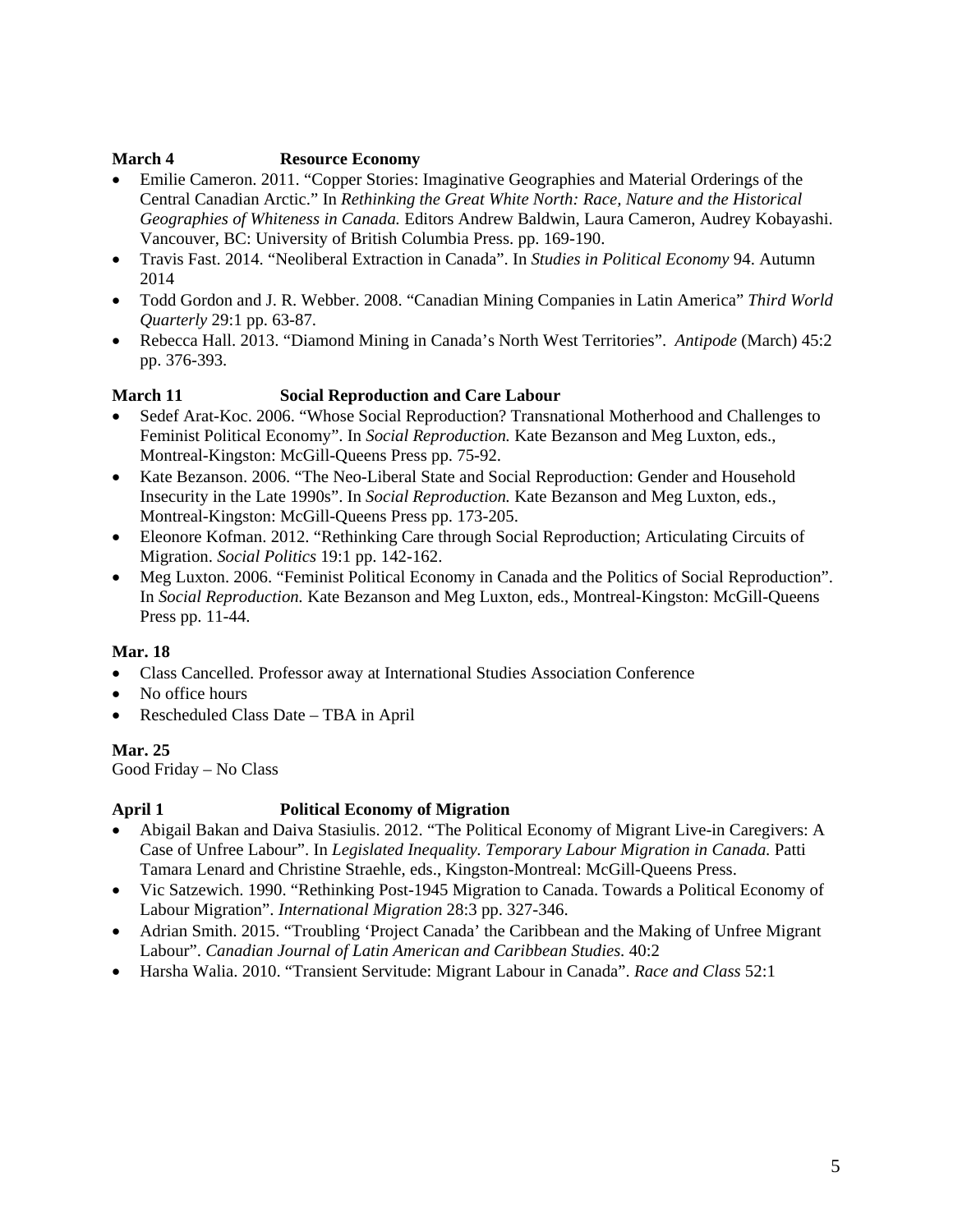## **April 8 Labour Markets, Precarious Work and Worker Agency**

- Luis Aguiar. 2006. "Janitors and Sweatshop Citizenship in Canada". In *Antipode* 38:3. pp. 440-461
- Grace-Edward Galabuzi. 2004. "Racializing the Division of Labour: NeoLiberal Restructuring and the Economic Segregation of Canada's Racialized Groups". In *Challenging the Market: The Struggle to Regulate Work and Income.* Editors Jim Stanford and Leah Vosko. Kingston-Montreal: McGill-Queen's University Press. pp. 175-204.
- Stephanie Ross. 2011. "Social Unionism in Hard Times: Union-Community Coalition Politics in the CAW Windsor's Manufacturing Matters Campaign". In *Labour/Le Travail* 68 Fall.
- Leah Vosko and Lisa Clark. 2007. "Canada: Gendered Precariousness and Social Reproduction". In *Gender and the Contours of Precarious Employment*. Editors Leah Vosko, Iain Campbell, Martha Macdonald. UK: Routledge.
- Charlotte Yates. 2011. "Organizing Women in the Spaces Between Home, Work and Community". In *Industrial Relations* 66.4 pp. 585-603.

**Apr. Student Mini Conference Date TBA** 

## **Final Essay Due on Friday, April 15**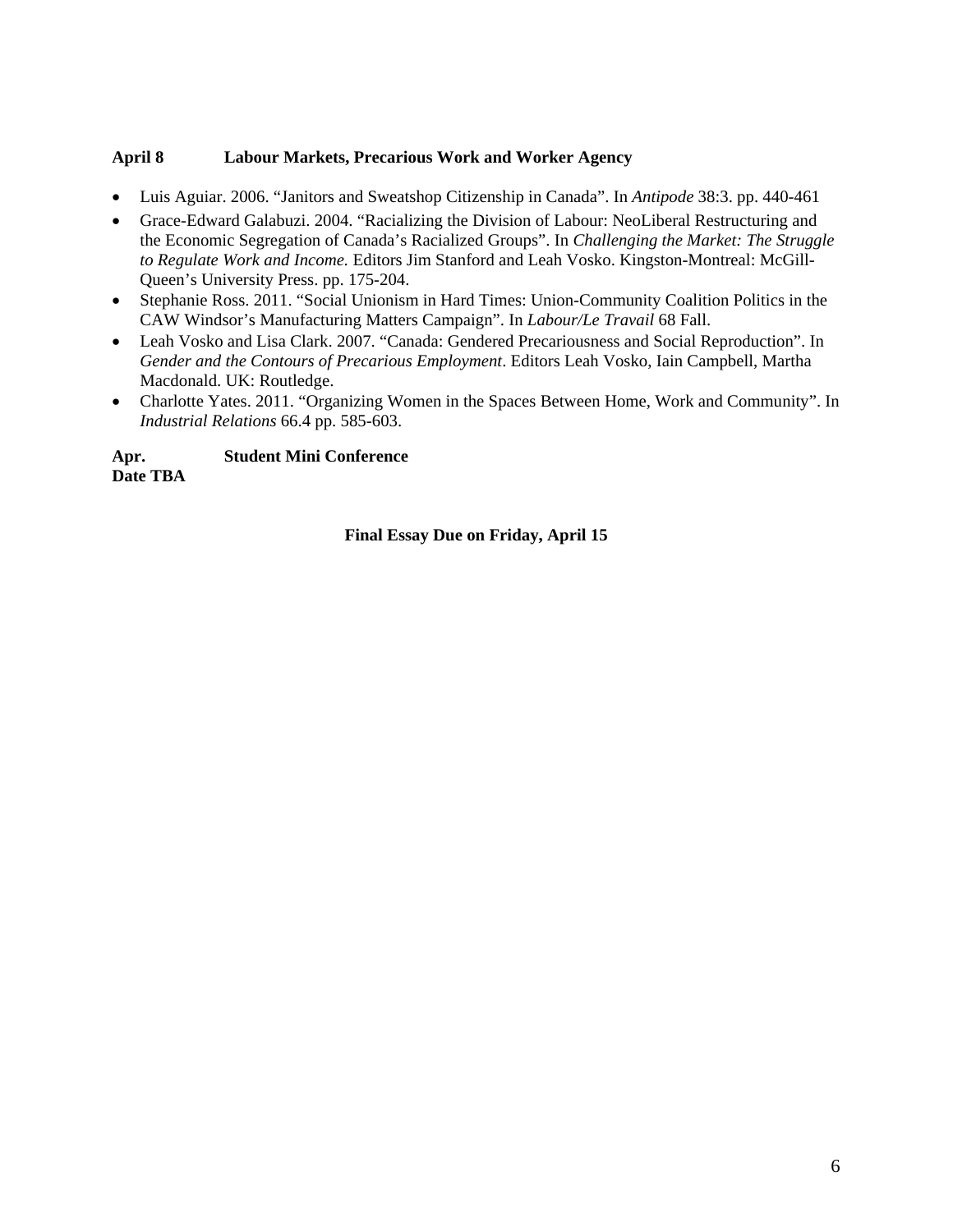# **Critical Review: \***

## **Due Date:**

Due in class same day as topic.

## **Worth:**

Each review is worth 15%

## **Length:**

8-10 pages – double spaced

## **Task:**

You are responsible for completing one critical review based on Weeks 3, 4 and 5 or 6. See list below.

Each review should focus on two readings from the selected topic. Ideally, the review will: briefly summarize the author's main arguments; outline the article's strengths and weaknesses and; draw connections to the other weekly readings. Additionally, an effort should be made to situate the reading within the broader course themes and content.

## **Review #1**

| Date:   | Topic                             | Readings / Authors              |  |  |
|---------|-----------------------------------|---------------------------------|--|--|
| Jan. 22 | 'Staple' Economy                  | Drache, Stanford, Watkins, and  |  |  |
|         |                                   | one CCPA submission             |  |  |
| Jan. 29 | Canadian State                    | Albo & Jenson, Clarkson,        |  |  |
|         |                                   | Klassen, McBride and Whiteside, |  |  |
|         |                                   | Panitch                         |  |  |
| Feb. 5  | <b>Feminist Political Economy</b> | Brenner, Carty, Creese &        |  |  |
|         |                                   | Stasiulis, Luxton               |  |  |
| Feb. 12 | Legacies of Colonialism           | Barker, Jhappan, Lawrence,      |  |  |
|         |                                   | MacDonald                       |  |  |
|         |                                   |                                 |  |  |

*\* Please note you cannot write a critical review on the same week's readings as your in-class presentation*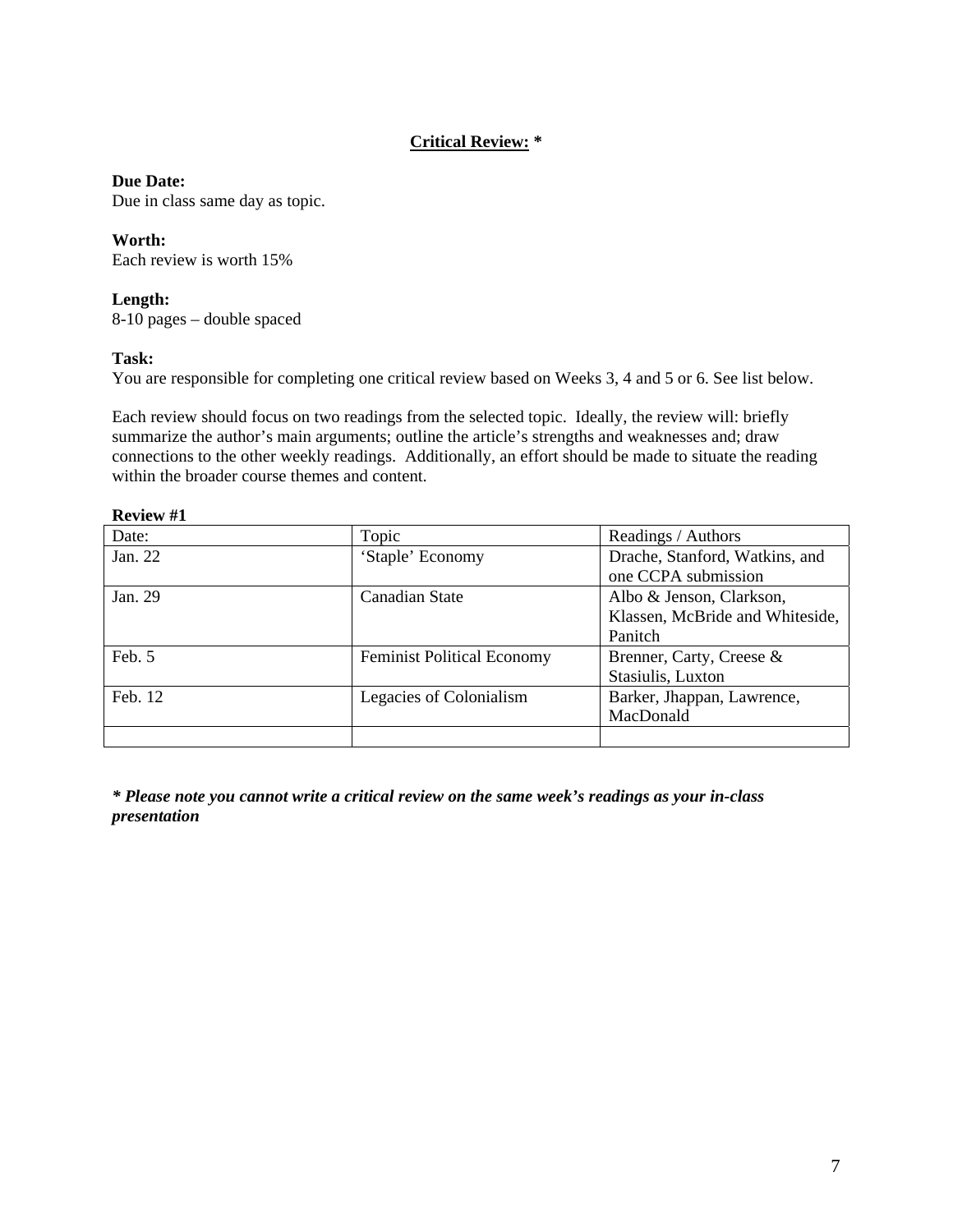## **In Class Presentation\***

#### **Due Date:**

To be assigned in first two classes. Presentations will start January 22.

#### **Worth:**

15%

#### **Length:**

Each student will submit a three page summary of their presentation. It must be submitted the same day as the presentation.

#### **Task:**

During each class one or two students will lead the seminar discussion. The presentation should be no longer than 20 minutes. It should not offer a summary of the week's reading. It is expected *all* members of the class will have read *all* the readings. Each presenter will offer an analysis of the readings by examining them in terms of the arguments advanced and the authors' persuasiveness. An effort should be made to draw out common themes and where possible link the readings to broader course themes and topics.

Two discussion questions must be distributed to the class a week in advance of the presentation date. For example, if you are scheduled to present on January 22 you must submit questions to me by January 15. Discussion questions will be posted on WebCT.

\* *Please note your presentation cannot be on the same week as your critical review topic.*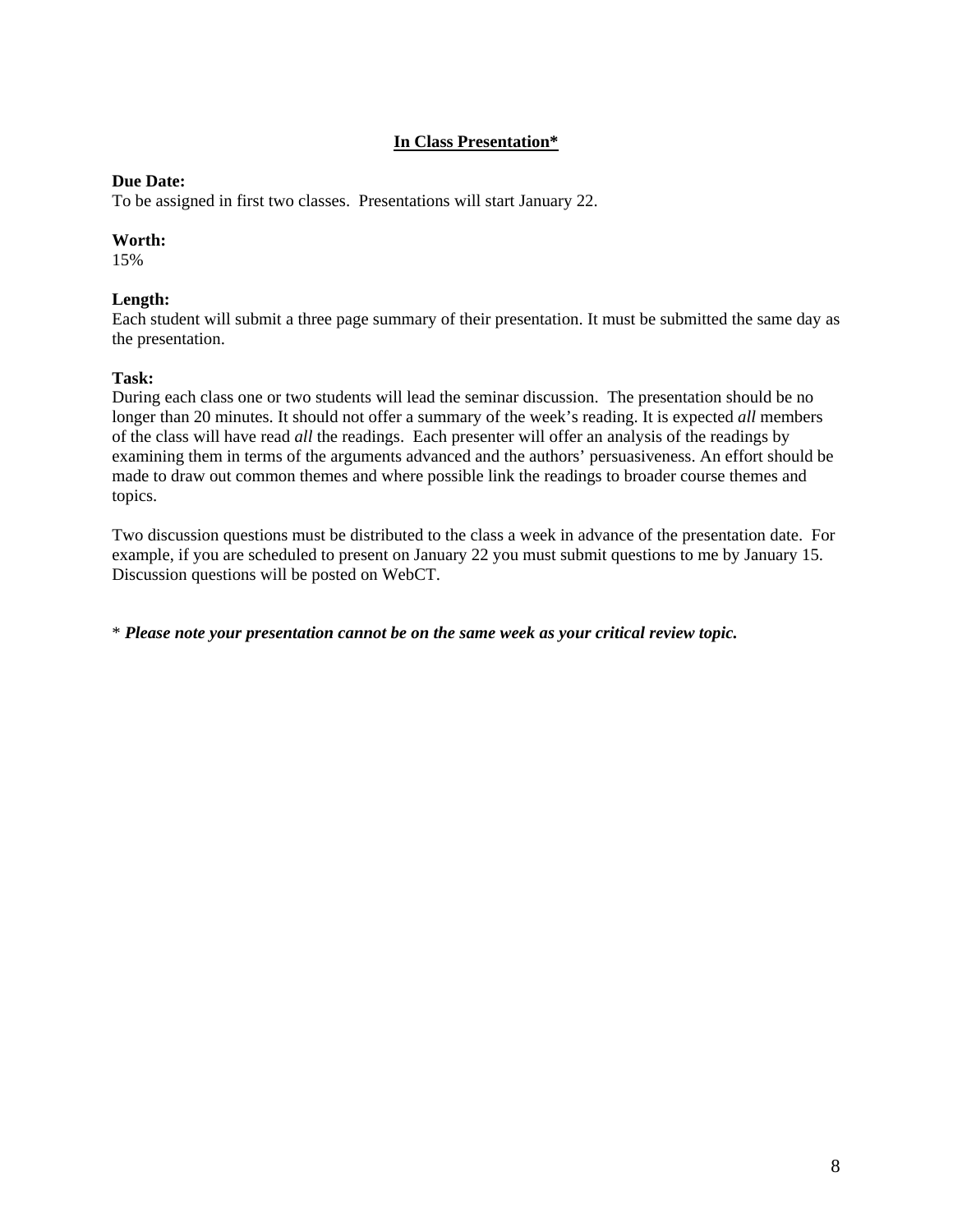## **Research Essay**

#### **Due Date:**

Friday, April 15, 2013

## **Worth:**

45%

## **Length:**

15 – 20 pages (Times New Roman, pt.12, double spaced, standard margins)

## **Task:**

You must obtain approval of your essay topic. Please submit a half page, single-spaced outline indicating your topic, preliminary topic and supporting claims no later than Feb. 12**.** The subject should be on some aspect of Canadian political economy and must be relevant to the broad themes and questions covered by this course.

The mini-conference presentation to the class requires a three page summary of your paper's argument and must be provided to the discussant and the professor a week before the mini conference.

The research paper must conform to proper essay style and structure. It should be free of grammatical and spelling errors. One referencing style must be used throughout the paper and a bibliography must be included. It is expected that the paper will draw on a minimum of 15 scholarly sources.

# **Mini Conference Presentation**

**Worth:** 

10%

# **Date:**

April - TBA

The mini-conference presentation to the class requires a three page summary of your paper's argument and must be provided to the discussant and the professor a week before the mini conference.

## **Task:**

Each students will present their research to their peers at a mini-conference. Each presentation should be 10-12 minutes long.

Each student will also act as a paper discussant. Comments should be no longer than 5-7 minutes.

## **Academic Accommodations**

The Paul Menton Centre for Students with Disabilities (PMC) provides services to students with Learning Disabilities (LD), psychiatric/mental health disabilities, Attention Deficit Hyperactivity Disorder (ADHD), Autism Spectrum Disorders (ASD), chronic medical conditions, and impairments in mobility, hearing, and vision. If you have a disability requiring academic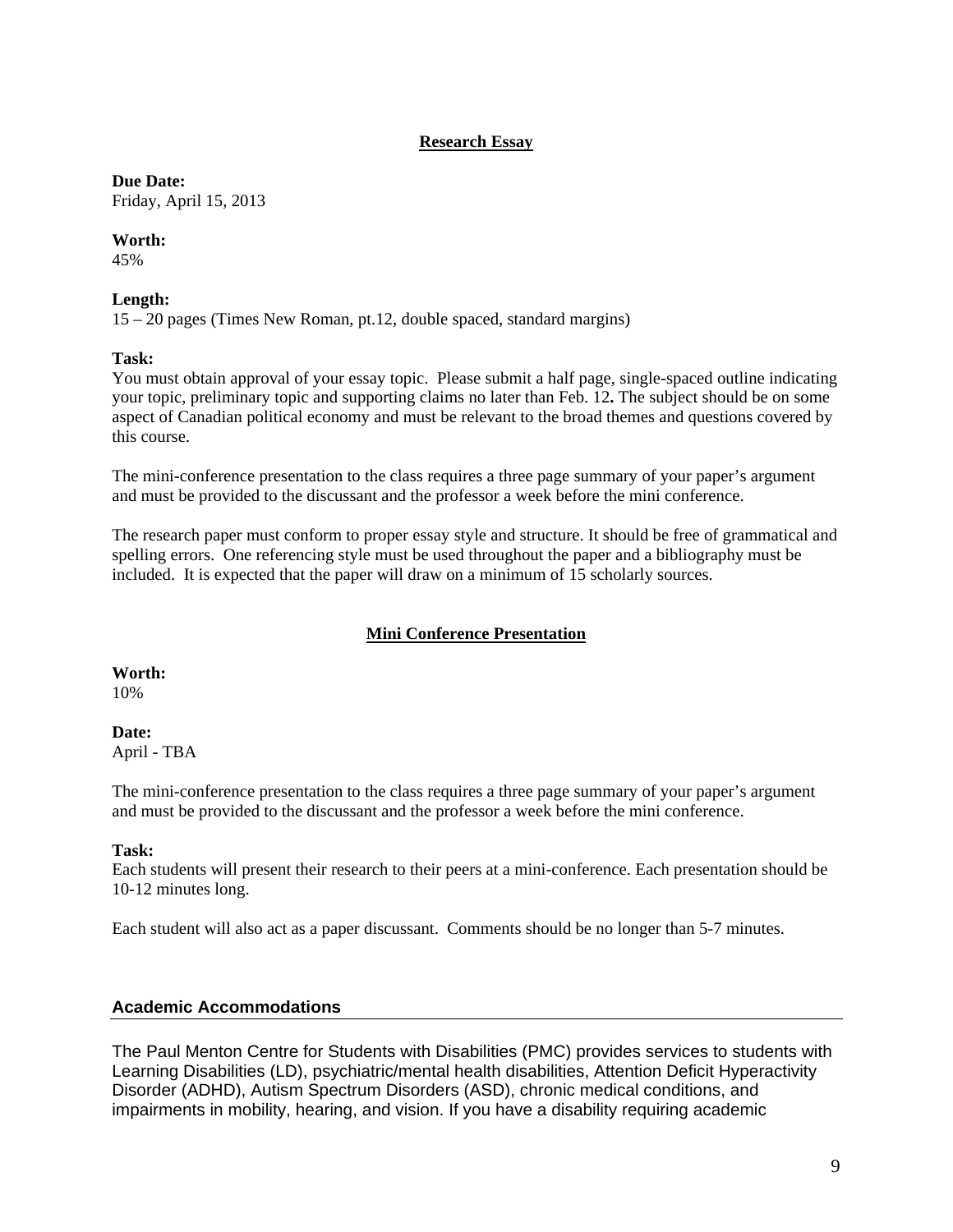accommodations in this course, please contact PMC at 613-520-6608 or pmc@carleton.ca for a formal evaluation. If you are already registered with the PMC, contact your PMC coordinator to send me your *Letter of Accommodation* at the beginning of the term, and no later than two weeks before the first in-class scheduled test or exam requiring accommodation (*if applicable*). After requesting accommodation from PMC, meet with me to ensure accommodation arrangements are made. Please consult the PMC website for the deadline to request accommodations for the formally-scheduled exam (*if applicable*).

**For Religious Observance:** Students requesting accommodation for religious observances should apply in writing to their instructor for alternate dates and/or means of satisfying academic requirements. Such requests should be made during the first two weeks of class, or as soon as possible after the need for accommodation is known to exist, but no later than two weeks before the compulsory academic event. Accommodation is to be worked out directly and on an individual basis between the student and the instructor(s) involved. Instructors will make accommodations in a way that avoids academic disadvantage to the student. Instructors and students may contact an Equity Services Advisor for assistance (www.carleton.ca/equity).

**For Pregnancy:** Pregnant students requiring academic accommodations are encouraged to contact an Equity Advisor in Equity Services to complete a *letter of accommodation*. Then, make an appointment to discuss your needs with the instructor at least two weeks prior to the first academic event in which it is anticipated the accommodation will be required.

**Plagiarism:** The University Senate defines plagiarism as "presenting, whether intentional or not, the ideas, expression of ideas or work of others as one's own." This can include:

- reproducing or paraphrasing portions of someone else's published or unpublished material, regardless of the source, and presenting these as one's own without proper citation or reference to the original source;
- submitting a take-home examination, essay, laboratory report or other assignment written, in whole or in part, by someone else;
- using ideas or direct, verbatim quotations, or paraphrased material, concepts, or ideas without appropriate acknowledgment in any academic assignment;
- using another's data or research findings;
- failing to acknowledge sources through the use of proper citations when using another's works and/or failing to use quotation marks;
- handing in "substantially the same piece of work for academic credit more than once without prior written permission of the course instructor in which the submission occurs.

Plagiarism is a serious offence which cannot be resolved directly with the course's instructor. The Associate Deans of the Faculty conduct a rigorous investigation, including an interview with the student, when an instructor suspects a piece of work has been plagiarized. Penalties are not trivial. They may include a mark of zero for the plagiarized work or a final grade of "F" for the course.

Student or professor materials created for this course (including presentations and posted notes, labs, case studies, assignments and exams) remain the intellectual property of the author(s). They are intended for personal use and may not be reproduced or redistributed without prior written consent of the author(s).

**Submission and Return of Term Work:** Papers must be submitted directly to the instructor according to the instructions in the course outline and will not be date-stamped in the